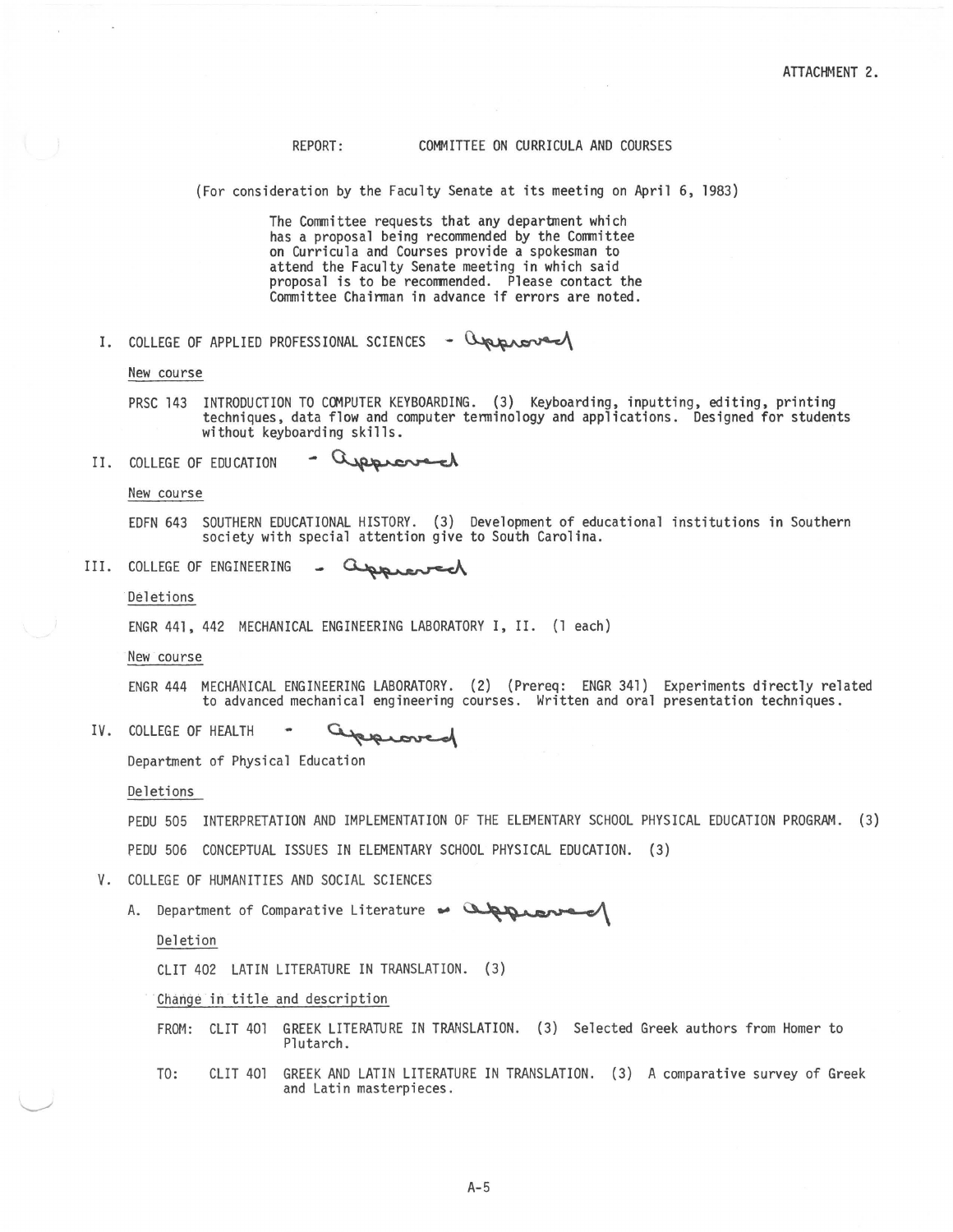B. Department of History approved

Change in number, title, and description

- FROM: HIST 537 FRANCE, 1815-1940. (3) A political and social history from the Bourbon Restoration to the fall of the Third Republic.
- TO: HIST 432 FRANCE SINCE 1815. (3) A political and social history from the Bourbon Restoration to the present.
- FROM: HIST 635 AMERICAN THOUGHT AND SOCIAL POLICY TO 1865. (3) An examination of early<br>American thought and institutions in relation to their European roots and the changes made in response to the American environment.
- TO: HIST 446 AMERICAN THOUGHT TO 1865. (3) The transfer and adaptation of European ideas to a new environment and the development of new patterns.
- FROM: HIST 636 AMERICAN THOUGHT AND SOCIAL POLICY SINCE 1865. (3) An investigation and consideration of the main aspects of American thought - political, economic, social, religious, aesthetic, and scientific - with reference to the national institutions of the post-1865 period.
- TO: HIST 447 AMERICAN THOUGHT SINCE 1865. (3) The maturation and extension of a national culture.

Change in number and description

- FROM: HIST 564 THE EXPANSION OF EUROPE, 1450-1870. (3) A survey of Europe's political,<br>economic, and cultural expansion; the establishment of colonial and commerical empires; and the eras of mercantilism and free trade.
- TO: HIST 355 THE EXPANSION OF EUROPE, 1450-1870. (3) Europe's political, economic, and cultural expansion; the establishment of colonial and commercial empires; mercantilism and free trade.
- FROM: HIST 565 THE EXPANSION OF EUROPE INTO AFRICA SINCE 1870. (3) The "new imperialism" after 1870; European policies for African dependencies, the development of native nationalism, and the continuation of European institutions after independence.
- TO: HIST 356 THE EXPANSION OF EUROPE INTO AFRICA SINCE 1870. (3) The "new imperialism"; European policies for African dependencies, the development of native nationalism, and the continuation of European institutions after independence. nationalism, and the continuation of European is<br>356 THE EXPANSION OF EUROPE INTO AFRICA SINCE 1870.<br>European policies for African dependencies, the<br>and the continuation of European institutions as<br>of Philosophy - Currenc
- C. Department of Philosophy

New course

- PHIL 518 PHILOSOPHY OF THE SOCIAL SCIENCES. (3) The goals of inquiry and problems such as objectivity, reduction, value freedom.and ideology.
- VI. COLLEGE OF JOURNALISM wargge

Deletion

JOUR 559 BROADCAST ADVERTISING. (3)

Change in title and description

- FROM: JOUR 558 PRINT ADVERTISING. (3) (Prereq: JOUR 458 or consent of instructor) Idea generation, creative strategy and application in print advertising. Preparation of individual and team campaigns.
- TO: JOUR 558 ADVANCED CREATIVE STRATEGY IN ADVERTISING. (3) (Prereq: JOUR 458 or consent of instructor) Development of writing styles for print and broadcast advertising.